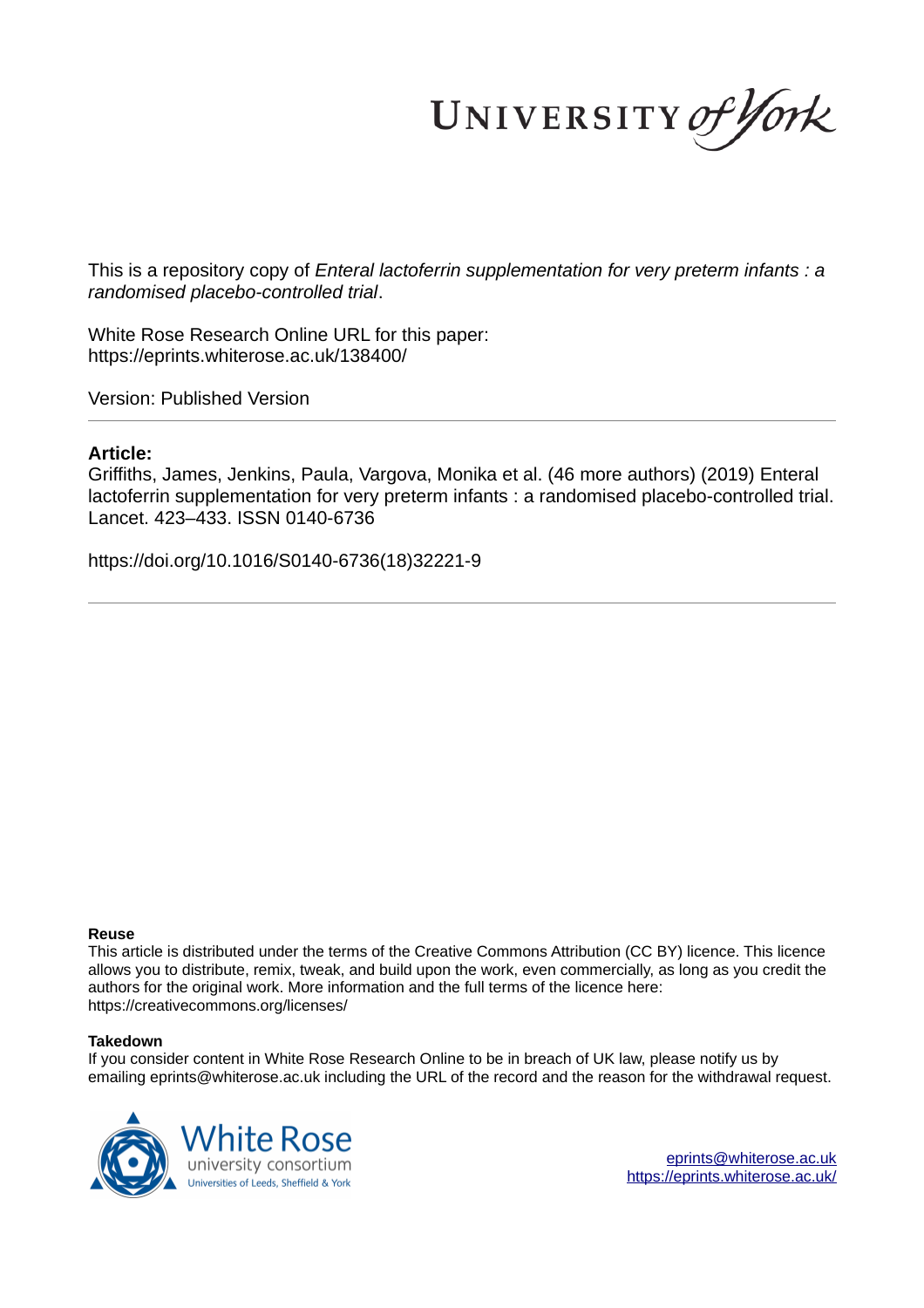# **Articles**

# **Enteral lactoferrin supplementation for very preterm infants: a randomised placebo-controlled trial**

*The ELFIN trial investigators group\**

## **Summary**

**Background Infections acquired in hospital are an important cause of morbidity and mortality in very preterm infants. Several small trials have suggested that supplementing the enteral diet of very preterm infants with lactoferrin, an antimicrobial protein processed from cow's milk, prevents infections and associated complications. The aim of this large randomised controlled trial was to collect data to enhance the validity and applicability of the evidence from previous trials to inform practice.**

**Methods In this randomised placebo-controlled trial, we recruited very preterm infants born before 32 weeks' gestation in 37 UK hospitals and younger than 72 h at randomisation. Exclusion criteria were presence of a severe congenital anomaly, anticipated enteral fasting for longer than 14 days, or no realistic prospect of survival. Eligible infants were randomly assigned (1:1) to receive either enteral bovine lactoferrin (150 mg/kg per day; maximum 300 mg/day; lactoferrin group) or sucrose (same dose; control group) once daily until 34 weeks' postmenstrual age. Web-based randomisation minimised for recruitment site, gestation (completed weeks), sex, and single versus multifetal pregnancy. Parents, caregivers, and outcome assessors were unaware of group assignment. The primary outcome was microbiologically confirmed or clinically suspected late-onset infection (occurring >72 h after birth), which was assessed in all participants for whom primary outcome data was available by calculating the relative risk ratio with 95% CI between the two groups. The trial is registered with the International Standard Randomised Controlled Trial Number 88261002.**

**Findings We recruited 2203 participants between May 7, 2014, and Sept 28, 2017, of whom 1099 were assigned to the lactoferrin group and 1104 to the control group. Four infants had consent withdrawn or unconfirmed, leaving 1098 infants in the lactoferrin group and 1101 in the sucrose group. Primary outcome data for 2182 infants (1093 [99·5%] of 1098 in the lactoferrin group and 1089 [99·0] of 1101 in the control group) were available for inclusion in the modified intention-to-treat analyses. 316 (29%) of 1093 infants in the intervention group acquired a late-onset infection versus 334 (31%) of 1089 in the control group. The risk ratio adjusted for minimisation factors was 0·95 (95% CI 0·86–1·04; p=0·233). During the trial there were 16 serious adverse events for infants in the lactoferrin group and 10 for infants in the control group. Two events in the lactoferrin group (one case of blood in stool and one death after intestinal perforation) were assessed as being possibly related to the trial intervention.**

**Interpretation Enteral supplementation with bovine lactoferrin does not reduce the risk of late-onset infection in very preterm infants. These data do not support its routine use to prevent late-onset infection and associated morbidity or mortality in very preterm infants.**

**Funding UK National Institute for Health Research Health Technology Assessment programme (10/57/49).**

**Copyright © 2019 The Author(s). Published by Elsevier Ltd. This is an Open Access article under the CC BY-NC-ND 4.0 license.**

## **Introduction**

Late-onset infection (occurring >72 h after birth) is the most common serious complication associated with hospital care for preterm infants. The James Lind Alliance Preterm Birth Priority Setting Partnership has identified the development and assessment of improved methods to prevent infection in preterm infants as a research priority.<sup>1</sup>

The prevalence of late-onset infection is estimated to be higher than 20% in very preterm infants (ie, born before 32 weeks' gestation) reflecting their duration of exposure to invasive procedures and intensive care.<sup>2</sup> Very preterm infants who acquire a late-onset infection have an

increased risk of mortality and acute morbidities, including necrotising enterocolitis, retinopathy of prematurity, and bronchopulmonary dysplasia.<sup>3</sup> Late-onset infection is associated with adverse neurodevelopmental outcomes including visual, hearing, and cognitive impairment, and cerebral palsy.<sup>4</sup> Very preterm infants with late-onset infection spend a longer time in hospital than similar infants without infection.<sup>5</sup> Late-onset infection has major consequences for health-care service management, delivery, and costs.

Lactoferrin, a member of the transferrin family of ironbinding glycoproteins, is a key component of the mammalian innate response to infection. It is the major





Published **Online** January 8, 2019 http://dx.doi.org/10.1016/ S0140-6736(18)32221-9

See **Online/Comment** http://dx.doi.org/10.1016/ S0140-6736(18)32390-0

\*Members listed at the end of the report and in the appendix

Correspondence to: Prof William McGuire, Centre for Reviews and Dissemination, University of York, York YO10 5DD, UK **william.mcguire@york.ac.uk**

See **Online** for appendix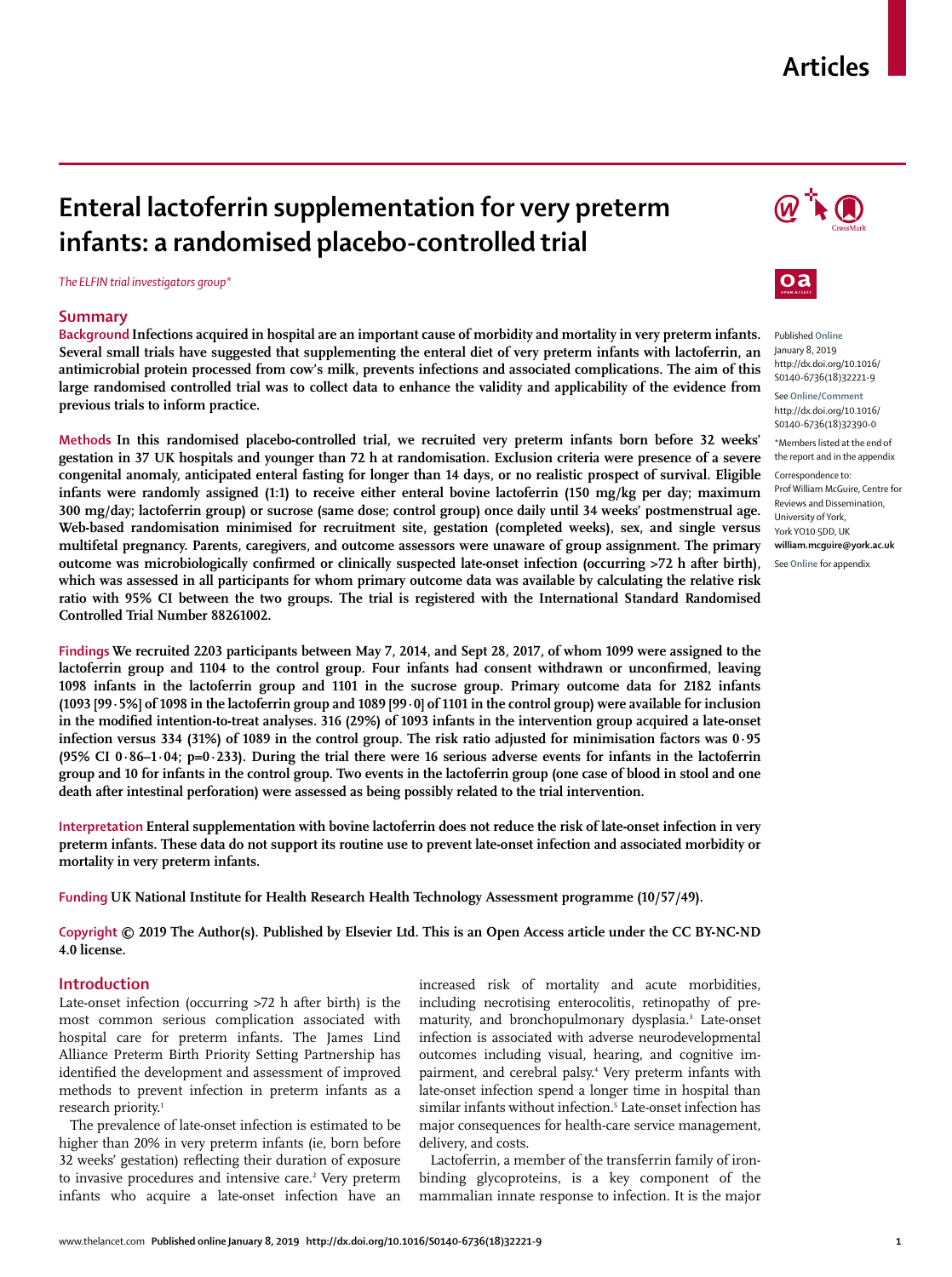## **Research in context**

#### **Evidence before this study**

The 2011 version of the Cochrane review of enteral lactoferrin supplementation in very preterm infants included one randomised controlled trial (RCT) done in 11 Italian neonatal centres. This trial, in which 331 infants participated, suggested that enteral supplementation with bovine lactoferrin reduced the incidence of late-onset infection by two thirds compared with controls. No evidence of an effect on mortality was found and no adverse effects or intolerance were reported. Because the effect size estimate might have been inflated by performance and detection bias and by other methodological weaknesses, the Cochrane review concluded that this evidence was insufficient to support a change in practice.

#### **Added value of this study**

The ELFIN trial shows that enteral supplementation of bovine lactoferrin (150 mg/kg per day until 34 weeks postmenstrual age) does not reduce the risk of late-onset infection, other morbidity, or mortality in very preterm infants. This is the largest trial of this intervention and the validity is enhanced by

whey protein in human breast milk, present at a concentration of about 1 mg/mL. Lactoferrin has broad microbiocidal activity by mechanisms such as cellmembrane disruption, iron sequestration, inhibition of microbial adhesion to host cells, and prevention of biofilm formation.<sup>6</sup> Lactoferrin also promotes the growth of probiotic bacteria, stimulates differentiation and proliferation of enterocytes and expression of intestinal digestive enzymes, and has direct intestinal immunomodulatory and anti-inflammatory actions including suppression of free-radical activity.<sup>7,8</sup>

Very preterm infants typically ingest little or no milk during the early neonatal period and have low intake of lactoferrin.<sup>9</sup> The low lactoferrin intake in the early neonatal period is exacerbated by any delays in establishing enteral feeding. Enteral supplementation with bovine lactoferrin has been proposed as a simple strategy to compensate for this immunodeficiency.<sup>10</sup> Bovine lactoferrin is about 70% homologous with human lactoferrin but has higher antimicrobial activity.<sup>11</sup> It is inexpensive compared with human or recombinant lactoferrin, is available commercially as a food supplement in a stable powder form, and is "generally recognised as safe" by the US Food and Drug Administration.<sup>12</sup> The no-observed-adverseeffect level is more than 2 g/kg per day in rats.<sup>13</sup> The European Food Safety Authority Panel concludes that bovine lactoferrin is safe for infants at the standard supplementation concentration (up to 210 mg/kg of bodyweight per day).<sup>14</sup>

The 2017 Cochrane review<sup>15</sup> of enteral lactoferrin supplementation for preterm infants includes six randomised controlled trials (RCTs) involving 1071 participants in total. Meta-analyses suggest that lactoferrin supplementation reduces the risk of late-onset infection by the methodological quality and power. The findings are broadly applicable to very preterm infants cared for in facilities in well resourced health services. There was no indication of any beneficial effects for infants with additional risk factors for late-onset infection, including extreme preterm birth

#### **Implications of all the available evidence**

The ELFIN trial findings contradict the existing evidence base and illustrate why high-quality evidence from adequately powered RCTs is needed to inform policy and practice. The 2017 update of the Cochrane review includes six RCTs, but most were small and some contained other design and methodological weaknesses that might have introduced biases resulting in overestimation of the effect sizes. With more than twice as many participants than had been enrolled in all of the previous trials combined, the ELFIN trial generated more precise estimates of effect, and provides valid and applicable evidence that enteral bovine lactoferrin supplementation does not reduce the risk of late-onset infection or other morbidity or mortality in very preterm infants.

about 40%. The risk of necrotising enterocolitis was found to decrease by about 60%. No adverse effects or intolerance were reported. Since the included trials were small and contained methodological weaknesses associated with selection and performance bias, and since metaanalyses were limited by data availability and heterogeneity, the assessment of the Grading of Recommendations Assessment, Development and Evaluation working group of the quality of this evidence was low. The authors of the Cochrane review<sup>15</sup> concluded that data from large, goodquality RCTs of lactoferrin supplementation in very preterm infants were needed to enhance the validity and applicability of the evidence to inform practice.

The aim of the Enteral Lactoferrin in Neonates (ELFIN) trial was to provide those data.<sup>16</sup>

## **Methods**

## **Study design**

This randomised, parallel-group, placebo-controlled trial was done in neonatal units in the UK (37 recruiting sites and 97 continuing care sites; appendix). The trial protocol was approved by the National Research Ethics Service Committee East Midlands—Nottingham 2 (Ref: 13/EM/0118). The protocol is available at the trial website and is published in summary.<sup>17</sup> Protocol changes are listed in the appendix. Local approval and sitespecific assessments were obtained from National Health Service Trusts for trial sites.

## **Participants**

Eligible participants were very preterm infants who were younger than 72 h at randomisation. Exclusion criteria were presence of a severe congenital anomaly, anticipated enteral fasting for longer than 14 days, or no realistic

For the **ELFIN trial website** see https://www.npeu.ox.ac.uk/elfin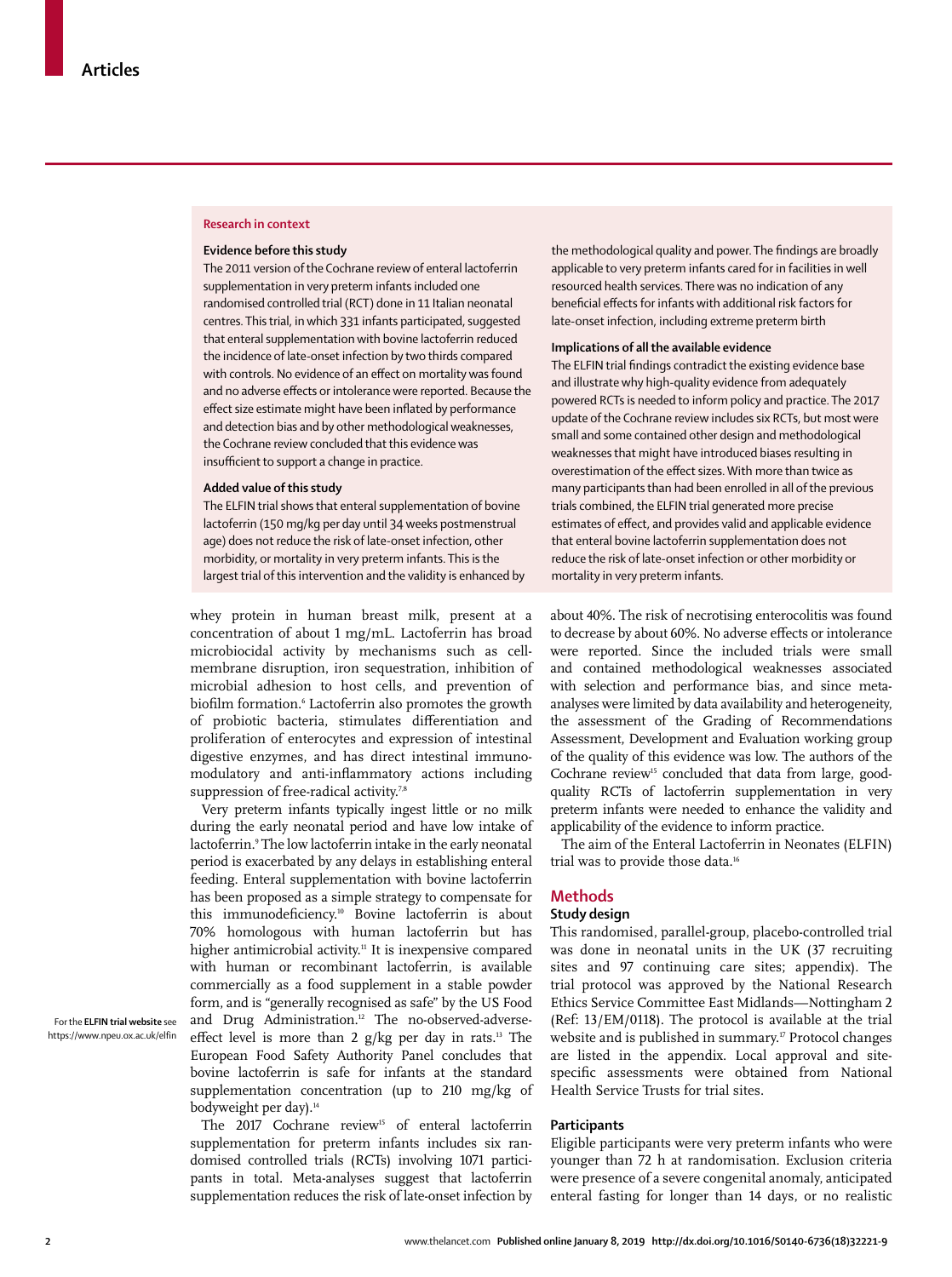prospect of survival. Written consent was sought from the parents after they had received a full verbal and written explanation of the trial. Parents who did not speak English were approached only if an adult interpreter was available. Trial participants or their parents were not offered any material incentive or compensation to take part. Parents remained free to withdraw their infant from the trial at any time without providing a reason or explanation. Parents were aware that this decision would have no impact on any aspects of their infant's care.

## **Randomisation**

To confirm participant eligibility, investigators supplied gestational age, sex, and time of birth. To proceed to randomisation, investigators confirmed that signed informed consent was available. Infants were randomly assigned (1:1) to receive either bovine lactoferrin (lactoferrin group) or sucrose (control group) using a minimisation algorithm to ensure balance between the groups in recruiting site (neonatal unit), sex, single versus multiple births, and gestational age in completed weeks. Twins or higher-order multiple birth infants were randomly allocated individually. Infants were considered to have been enrolled once they had been given a unique study number and allocated a treatment pack identification number. Allocation of participants was done via a secure web-based randomisation facility at the National Perinatal Epidemiology Unit (NPEU), University of Oxford. Telephone assistance and randomisation back-up was available at all times. Parents, clinicians, investigators, and outcome assessors were masked to group assignment. Clinicians could unmask a participant's allocation via the randomisation website using a single-use access code provided in a sealed envelope. The reason for unmasking had to be recorded. Unmasking was only permitted if it was an emergency situation in which knowledge of treatment allocation was needed to guide the clinical management of the participant.

Dry bovine lactoferrin has a pale pink-brown tinge whereas sucrose was very light brown. The opaque containers used to store the products did not allow them to be seen unless the sealed stopper was removed intentionally. The lactoferrin powder had similar granularity to sucrose so that when—before the addition of water and milk (see further details in the procedures section)—either product was shaken within the opaque, sealed pots it was not possible to distinguish lactoferrin from sucrose by the sound generated. Mixing the lactoferrin with sterile water and milk (either breast milk or formula) generated foam that settled within 30 min after shaking. When the mixed lactoferrin was removed in a syringe with a purple plunger, the pink tinge to the lactoferrin was disguised by the colour of the milk which often resulted in a light brown colour, which varied markedly between batches of milk. As lactoferrin was more likely than sucrose to retain a light pink tinge, we supplied all sites with a laminated picture of a range of possible colours for the lactoferrin mixture in syringes, and stressed that this applied to both lactoferrin and sucrose.

## **Procedures**

Trial participants were allocated to receive either bovine lactoferrin (Tatua Co-operative Dairy Company Ltd, Morrinsville, New Zealand) or sucrose (British Sugar, Peterborough, UK).

The investigational medicinal product (IMP) was processed at the UK Medicines and Healthcare Regulatory Authority (MHRA)—approved National Health Service clinical-trials pharmacy unit at the Royal Victoria Hospital, Newcastle-upon-Tyne, UK (MHRA Manufacturer's Authorisations for IMP 17136). The lactoferrin manufacturer's certificate of analysis confirmed absence of contamination from bovine transmissible spongiform encephalopathies, as per European Medicines Evaluation Agency standards. The pharmacy independently confirmed IMP purity and uniformity, sterility, low humidity, temperature stability, and processing as per good manufacturing practice standards before the batch was released by the designated qualified person.

The IMP was packaged in individual doses (375 mg) in 25 mL sealed, opaque pharmacy pots and assembled into participant packs. Boxes containing 24 identically numbered pots were labelled with the same pack identification number to indicate that they belonged to the same treatment course. At randomisation, the study number was added to the label of the allocated pack with the infant's name and date of birth for checking before each administration of the IMP.

The IMP was prescribed at a dose of 150 mg/kg bodyweight per day (up to a maximum of 300 mg/day) and prepared for administration by addition by syringe of sterile water (4 mL) plus expressed breast milk or formula (1 mL). The pot was shaken vigorously by hand for 30 s to generate a mixture containing 75mg/mL of IMP. The mixture was allowed to stand for 30 min before removal for administration using an enteral feeding syringe.

The IMP was administered once daily via gastric tube once the infant's enteral feed volume was more than 12 mL/kg per day and continued until 34 weeks' postmenstrual age. Infants could have had the dose split at the discretion of the responsible clinical team. All other aspects of care, including the timing of the commencement of enteral feeds and the type of milk feed used were as per local policy, practice, and discretion. Administration of the trial IMP might have been stopped temporarily. Missed doses did not necessitate the removal of an infant from the trial. Data continued to be collected as per protocol if the trial medication was stopped. As participants were inpatients in a neonatal unit they were monitored continuously, and samples were only collected when indicated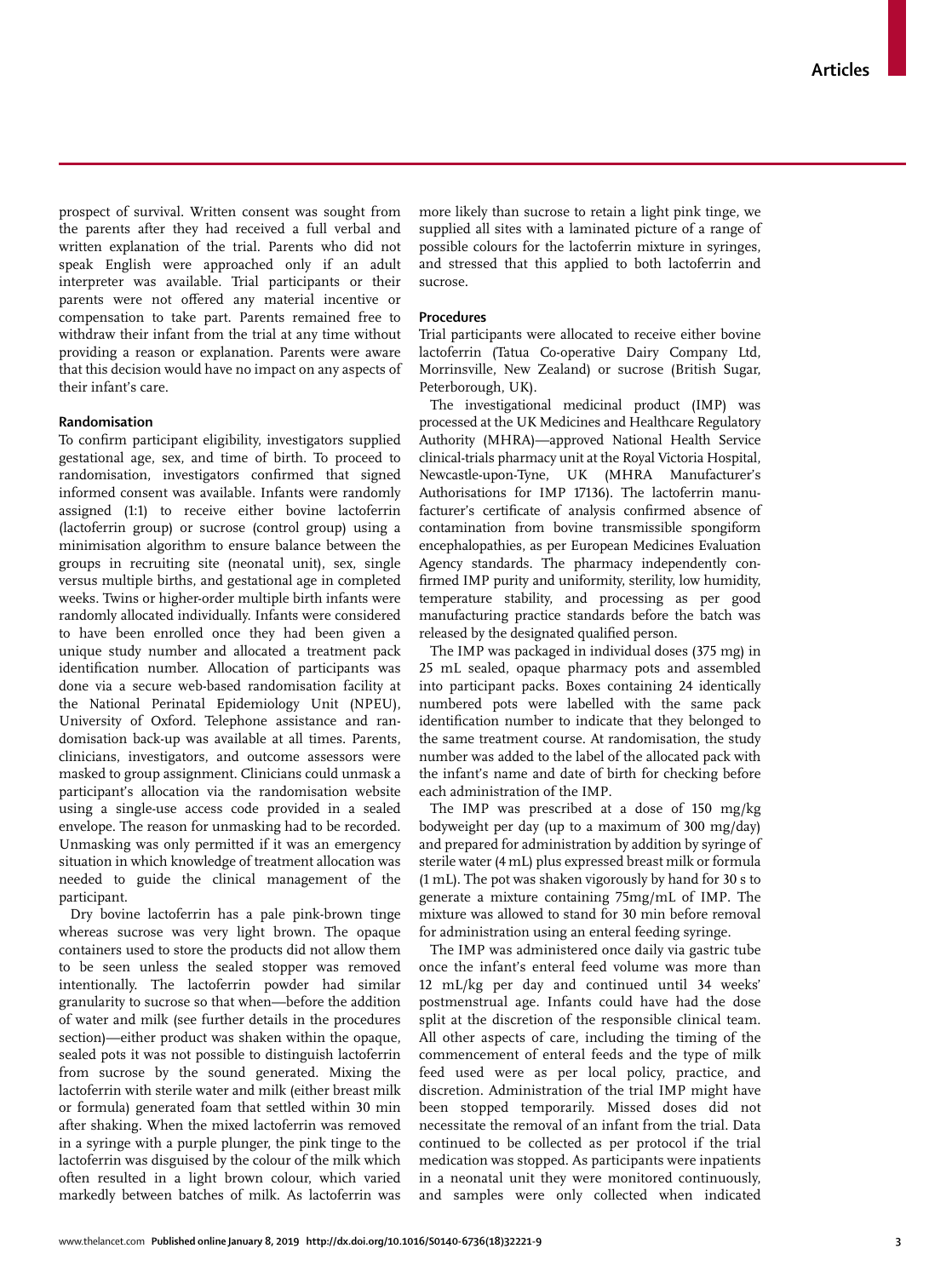#### *Panel 1:* **Definition of microbiologically confirmed late-onset infection\***

Microbiological culture of potentially pathogenic bacteria (including coagulase-negative staphylococci species, but excluding probable skin contaminants such as diphtheroids, micrococci, propionibacteria, or a mixed flora) or fungi from blood or cerebrospinal fluid sampled aseptically more than 72 h after birth, and treatment, or clinician intention to treat, for 5 days or more with intravenous antibiotics (excluding antimicrobial prophylaxis) after investigation was done. If the infant died or was discharged or transferred before the completion of 5 days of antibiotics, this condition would still be met if the intention was to treat for at least 5 days.

\*Adapted from the UK Neonatal Infection Surveillance Network case-definition<sup>2</sup>

#### *Panel 2:* **Definition of clinically suspected late-onset infection\***

Absence of positive microbiological culture, or culture of a mixed microbial flora or of probable skin contaminants (ie, diphtheroids, micrococci, propionibacteria) only, and treatment or clinician intention to treat for 5 days or more with intravenous antibiotics (excluding antimicrobial prophylaxis) after the investigation was undertaken for an infant who presents at least 3 of the following clinical or laboratory features of invasive infection:

- increase in oxygen requirement or ventilatory support
- increase in frequency of episodes of bradycardia or apnoea
- temperature instability
- ileus or enteral feeds intolerance or abdominal distention
- reduced urine output to less than 1 mL/kg per h
- impaired peripheral perfusion (capillary refill time longer than 3 seconds, skin mottling or core-peripheral temperature gap greater than 2°C)
- hypotension (clinician-defined as needing volume or inotrope support)
- irritability, lethargy, or hypotonia (clinician-defined)
- increase in serum C-reactive protein concentrations to more than 15 mg/L or in procalcitonin concentrations to 2 ng/mL or more
- white blood cells count smaller than  $4 \times 10^{9}$ /L or greater than  $20 \times 10^{9}$ /L
- platelet count less than  $100 \times 10^9$ /L
- glucose intolerance (blood glucose smaller than 40 mg/dL or greater than 180 mg/dL)
- metabolic acidosis (base excess less than –10 mmol/L or lactate concentration greater than 2 mmol/L)

\* Adapted from the European Medicines Agency consensus criteria and predictive model<sup>18</sup>

For the **British Association of Perinatal Medicine categories of care** see https://www.bapm. org/resources/categoriescare-2011

clinically. When an infant completed the course of treatment, any unused IMP pots were accounted for and destroyed.

#### **Outcomes**

The primary outcome was microbiologically confirmed (panel 1) or clinically suspected (panel 2) late-onset infection, from trial entry until hospital discharge. Primary outcome was first assessed locally and then centrally by a blinded end-point review committee.

Secondary outcomes were microbiologically confirmed infection; all-cause mortality before hospital discharge; necrotising enterocolitis (Bell's stage 2 or 3);<sup>19</sup> severe retinopathy of prematurity treated medically or surgically;20 bronchopulmonary dysplasia for which the infant is still receiving mechanical ventilator support or supplemental oxygen at 36 weeks' post-menstrual age; $^{21}$ a composite of invasive infection, major morbidity

(necrotising enterocolitis, retinopathy of prematurity, or bronchopulmonary dysplasia), and mortality; total number of days of administration of antimicrobials per infant from trial entry until 34 weeks' postmenstrual age; total length of stay until discharge home;and length of stay in intensive care, high dependency care, and special care, as defined by the British Association of Perinatal Medicine.

An end-point review committee masked to participant allocation reviewed all case report forms reporting episodes of late-onset infection or necrotising enterocolitis. Two members independently assessed adherence to casedefinitions and resolved any discrepancies by discussion or referral to a third committee member. Persisting uncertainties were discussed with the site principal investigator or research nurse or both.

Some adverse events were expected (necrotising enterocolitis, bronchopulmonary dysplasia, retinopathy of prematurity, death) because of the nature of the participant population and their routine care and treatment. No adverse drug reactions were expected from bovine lactoferrin. Expected serious adverse events were recorded on the case report forms. All other serious adverse events were reported by trial sites to the NPEU Clinical Trials Unit (CTU) within 24 h of being recognised. A standard operating procedure outlining the reporting procedure for clinicians was provided with the serious adverse events form and in the trial handbook. The NPEU CTU processed and reported the event as specified in its own standard operating procedures. All serious adverse events were reviewed by the independent Data Monitoring Committee (DMC) at regular intervals throughout the trial. The chief investigator notified all investigators of information that could affect the safety of participants.

Suspected unexpected serious adverse reactions (SUSAR) were reported to the MHRA and the approving Research Ethics Committee within 7 days, if life threatening, and within 15 days for other SUSARs. A copy of the SUSAR form was forwarded to the Chair of the DMC. The Chair was provided with details of all previous SUSARs with their unmasked allocation. The chief investigator informed all investigators of any issues raised in a SUSAR that could affect the safety of participants.

The chief investigator submitted annually or on request a development safety update report to the competent authority, the approving research ethics committee, and the sponsor.

Post-hoc analyses assessed differential effects depending on the infecting microorganism identified for the microbiologically confirmed late-onset infection outcome, and differential effects for the primary outcome depending on whether infants had or had not received probiotics as part of their routine care.

### **Statistical analysis**

The sample size estimate was informed by a range of plausible primary outcome control event rates (CER)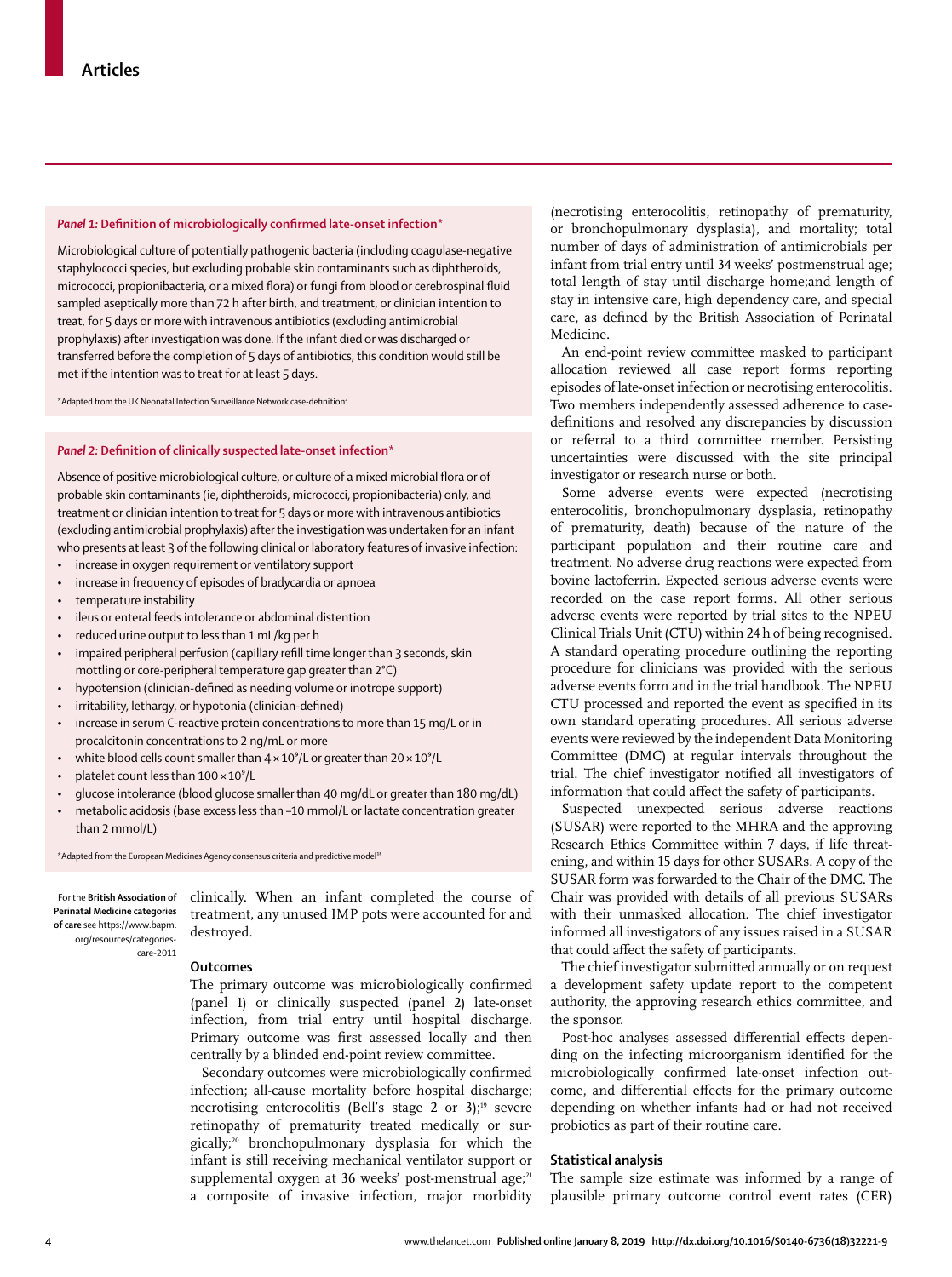from  $18\%$  to  $24\%$ .<sup>2,3</sup> In summary, with  $90\%$  power and two-sided 5% significance, to detect an absolute risk reduction of 5–5·8% (relative risk reduction of 24–28%) would require a total of up to 2200 participants if the CER was 18%, 2070 if the CER was 21%, and 2076 if the CER was 24%. This target sample size of 2200 allowed for an anticipated loss to follow-up of up to 5%.

Characteristics at randomisation were summarised with counts (percentages) for categorical variables, mean (SD) for normally distributed continuous variables, or median (IQR) for other continuous variables.

Primary and secondary outcomes for participants were analysed in the groups to which they were assigned excluding those who withdrew consent for their data to be used or for whom consent was not obtained. Safety data were collected for all participants randomly assigned to groups. Comparative analyses calculated the relative risk ratio (RR) with 95% CI for the primary outcome (99% CIs for all other dichotomous outcomes), the mean difference (99% CI) for normally distributed continuous outcomes, or the median difference (99% CI) for skewed continuous variables.

The groups were compared using regression analysis adjusting for the minimisation factors (ie, collaborating hospital, sex, gestational age at birth, and single or multiple birth) to account for the correlation between treatment groups introduced by balancing the randomisation. For all binary outcomes, we used mixed effect Poisson models with robust standard errors. Centre was fitted as a random effect and mother's identification nested within this to take account of clustering within centre and within multiples. The other minimisation factors were fitted as a fixed effect with sex and multiplicity of birth included as binary variables and gestational age modelled as a continuous variable. For all length-of-stay outcomes and the number of days of administration of antimicrobials, we used quantile regression with sex and multiplicity of birth included as binary variables and gestational age modelled as a continuous variable. The crude un adjusted and adjusted estimates were calculated with the primary inference to be based on the adjusted analysis.

The consistency of the effect of lactoferrin supplementation on the primary outcome across specific subgroups of infants was assessed using the statistical test of interaction. Prespecified subgroups were number of completed weeks' gestation at birth, and type of milk given to the participating infants during the trial period (human breast milk versus formula versus both human milk and formula).

The trial statisticians produced reports for the DMC and Trial Steering Committee (TSC). Data quality issues were reported to data management staff and investigated when appropriate or included in routine data validation checks, or both. The TSC and DMC meetings provided opportunities for external, independent review of summary data, with additional feedback on potential data quality issues being incorporated into ongoing data quality checks.

The analyses were done using Stata/SE version 13.1 for Windows.<sup>22</sup>

This trial is registered with the International Standard Randomised Controlled Trial, number 88261002.

## **Role of the funding source**

The funder provided advice and support and monitored study progress but did not have a role in study design or data collection, analysis, and interpretation, or writing of the report. The corresponding author had full access to all the data in the study and had final responsibility for the decision to submit for publication.

## **Results**

2203 participants in 37 neonatal units were recruited between May 7, 2014, and Sept 28, 2017 (figure 1). 1099 infants were randomly assigned to the lactoferrin group and 1104 infants to the placebo group. Consent was not confirmed for one infant in the lactoferrin group and withdrawn for three infants in the placebo group; these infants were not included in the analysis of outcomes at discharge. Therefore, in total, 1098 infants in the lactoferrin group and 1101 in the placebo group were included in the modified intention-to-treat analyses. Data were not available for five infants in the lactoferrin group and 12 infants in the control group; hence, 1093 infants in the lactoferrin group and 1089 in the placebo group were included in the primary and secondary outcome analyses. Baseline characteristics and other demographic features of participating infants in the two treatment allocation groups are presented in table 1.

35 (2%) infants discontinued the intervention early, 20 (2%) of 1098 in the lactoferrin group and 15 (1%) of 1101 in the sucrose group (appendix). Parental consent remained for data collection for intention-to-treat analyses for 32 (91%) of the 35 infants.

Adherence was high for infants who continued to receive the IMP. The median percentage of days when an IMP dose was not given or not recorded was 4% (IQR 0 to 18·18 for the lactoferrin group; IQR 0 to 16·22 for the control group) in both treatment groups. The median difference between expected dose and actual dose per day was 7 mg/kg per day (IQR: –9 to 0 for the lactoferrin group; IQR –27 to 0 for the control group) in both groups, and was 1 mg/kg per day (IQR –11 to 0; lactoferrin group) or 2 mg/kg per day (IQR –11 to 0; control group) if the days in which enteral feeds were stopped or withheld for more than 4 h were excluded.

The estimates of effect for the primary and secondary outcomes are presented in table 2.

Data were available for 2182 infants (99·0%; case report forms for primary or secondary outcomes were incomplete or non-verifiable for missing infants). 316 (28·9%) of 1093 infants in the lactoferrin group acquired a microbiologically confirmed or clinically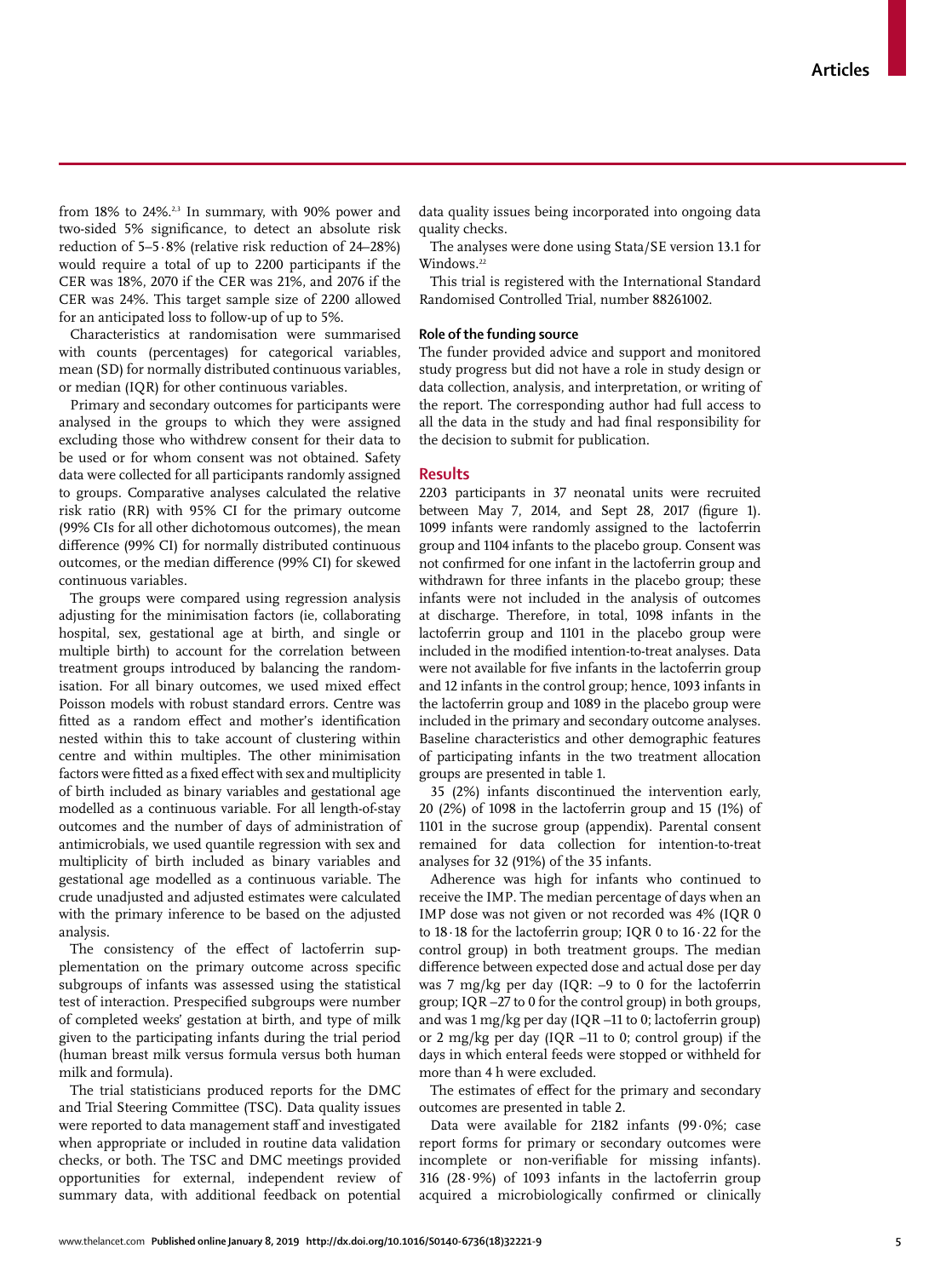

#### *Figure 1:* **Trial profile**

Number of infants assessed for eligibility and excluded before randomisation is not available. \*Consent to use data remained for 20 infants and, when available, data were included in the analysis. †Consent to use data remained for 12 infants and, when available, data were included in the analysis.

> suspected late-onset infection versus 334 (30·7%) of 1089 in the control group (table 2). The adjusted RR was 0·95 (95% CI 0·86–1·04). Subgroup analyses did not show any significant interactions for completed weeks' gestation at birth or type of enteral milk received (figure 2).

> Post-hoc analyses did not show any effects depending on the infecting microorganism identified for the microbiologically confirmed late-onset infection out-come, nor did they appear to show any difference in primary outcome by trial group depending on whether infants had received probiotics as part of routine care or not (table 3).

> There were no significant differences in secondary outcomes (table 2): microbiologically confirmed infection (RR 1·05 [99% CI 0·87–1·26]); all-cause mortality (1·05  $[0.66-1.68]$ ; necrotising enterocolitis  $(1.13 \, [0.68-1.89])$ ; retinopathy of prematurity  $(0.89 \mid 0.62-1.28]$ ; bronchopulmonary dysplasia (RR 1·01 [0·90–1·13]); or a composite of infection, major morbidity, and mortality  $(1.01 \, [0.94-1.08])$ . There were no differences in the number of days of administration of antimicrobials until 34 weeks' postmenstrual age, length of stay in hospital, or

| Number of centres*                                                                        | 37             | 37              |  |  |  |
|-------------------------------------------------------------------------------------------|----------------|-----------------|--|--|--|
| Male sex*                                                                                 | 575/1098 (52%) | 578/1099 (53%)  |  |  |  |
| Infant age at randomisation<br>in days, median (IQR)                                      | $2(2-3)$       | $2(2-3)$        |  |  |  |
| Birthweight (g), mean (SD)                                                                | 1125.9 (356.2) | 1143.3 (367.1)  |  |  |  |
| < 500                                                                                     | 8/1098 (1%)    | 7/1101 (1%)     |  |  |  |
| 500-749                                                                                   | 172/1098 (16%) | 172/1101 (16%)  |  |  |  |
| 750-999                                                                                   | 254/1098 (23%) | 244/1101 (22%)  |  |  |  |
| 1000-1249                                                                                 | 268/1098 (24%) | 255/1101 (23%)  |  |  |  |
| 1250-1499                                                                                 | 199/1098 (18%) | 199/1101 (18%)  |  |  |  |
| ≥1500                                                                                     | 197/1098 (18%) | 224/1101 (20%)  |  |  |  |
| Birthweight <10th centile for<br>gestational age                                          | 175/1097 (16%) | 177/1098 (16%)  |  |  |  |
| Gestation at delivery (completed<br>weeks),* median (IQR)                                 | 29 (27-30)     | 29 (27-30)      |  |  |  |
| 23                                                                                        | 1/1098 (<1%)   | $1/1101$ (<1%)  |  |  |  |
| $23 + 0$ to $23 + 6$                                                                      | 33/1098 (3%)   | 31/1101 (3%)    |  |  |  |
| $24 + 0$ to $24 + 6$                                                                      | 73/1098 (7%)   | 76/1101 (7%)    |  |  |  |
| $25 + 0$ to $25 + 6$                                                                      | 73/1098 (7%)   | 73/1101 (7%)    |  |  |  |
| $26 + 0$ to $27 + 6$                                                                      | 227/1098 (21%) | 221/1101 (20%)  |  |  |  |
| $28 + 0$ to $29 + 6$                                                                      | 315/1098 (29%) | 319/1101 (29%)  |  |  |  |
| $30 + 0$ to $31 + 6$                                                                      | 376/1098 (34%) | 380/1101 (35%)  |  |  |  |
| Mother's age at randomisation in<br>years, mean (SD)                                      | 30.3(6.1)      | 30.4(6.0)       |  |  |  |
| Multiple pregnancy*                                                                       | 350/1098 (32%) | 346/1101 (31%)  |  |  |  |
| Caesarean section delivery                                                                | 635/1098 (58%) | 616/1101 (56%)  |  |  |  |
| Membranes ruptured before<br>labour                                                       | 422/1093 (39%) | 428/1097 (39%)  |  |  |  |
| Membranes ruptured >24 h<br>before delivery                                               | 286/1092 (26%) | 264/1096 (24%)  |  |  |  |
| Mother received antenatal<br>corticosteroids                                              | 998/1093 (91%) | 997/1099 (91%)  |  |  |  |
| Infant heart rate >100 bpm at<br>5 min from birth                                         | 995/1090 (91%) | 1010/1093 (92%) |  |  |  |
| Infant temperature on admission<br>$(^{\circ}C)$ , mean (SD)                              | 36.9(0.7)      | 37(0.7)         |  |  |  |
| Infant worst base excess within<br>first 24 h of birth, mean (SD)                         | $-6.2(3.9)$    | $-6.3(3.8)$     |  |  |  |
| Infant ventilated via endotracheal<br>tube at randomisation                               | 338/1098 (31%) | 357/1101 (32%)  |  |  |  |
| Infant had absent or reverse end<br>diastolic flow in the umbilical<br>artery antenatally | 134/1079 (12%) | 130/1081 (12%)  |  |  |  |
| Unless otherwise stated, data are n/N (%); when N is not equal to the total               |                |                 |  |  |  |

number of infants in the group it means that data are missing for some of the infants. BPM=beats per minute. \*Minimisation factor.

*Table 1:* **Infant and maternal baseline characteristics**

length of stay in intensive care, high dependency care, or special care levels.

There were 16 serious adverse events  $(1.5%)$  reported for infants in the lactoferrin group (six  $[0.5\%]$  severe; n=1093), and ten (0·9%) for the sucrose group (three  $[0.3\%]$  severe; n=1089; table 4). Two serious adverse events—ie, one case of blood in stool (expected) and one death after intestinal perforation probably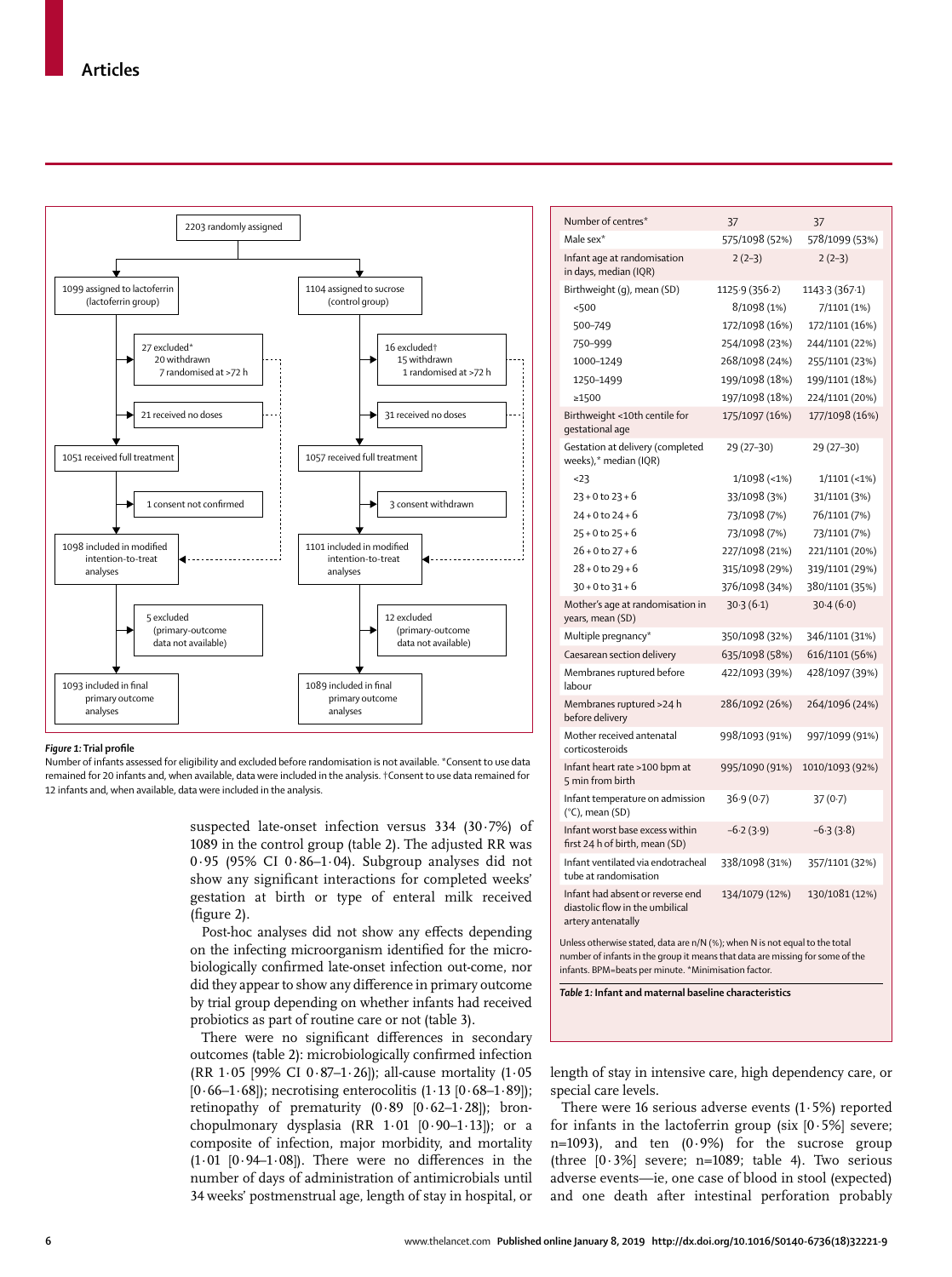|                                                                                                                                                                       | Lactoferrin group<br>$(n=1098)$ | Control group<br>$(n=1101)$ | Unadjusted risk ratio or<br>median difference<br>(95% Cl or 99% Cl)*+ | Adjusted risk ratio or<br>median difference<br>(95% CI or 99% CI)*†‡ | p values |
|-----------------------------------------------------------------------------------------------------------------------------------------------------------------------|---------------------------------|-----------------------------|-----------------------------------------------------------------------|----------------------------------------------------------------------|----------|
| Microbiologically confirmed or clinically suspected late-onset<br>infection                                                                                           | 316/1093 (29%)                  | 334/1089 (31%)              | $0.94(0.83 \text{ to } 1.07)$                                         | $0.95(0.86 \text{ to } 1.04)$                                        | 0.233    |
| Microbiologically confirmed late-onset infection                                                                                                                      | 190/1093 (17%)                  | 180/1089 (17%)              | 1.05 (0.82 to 1.34)                                                   | $1.05(0.87 \text{ to } 1.26)$                                        | 0.490    |
| All-cause mortality                                                                                                                                                   | 71/1076 (7%)                    | 68/1076 (6%)                | $1.04(0.69 \text{ to } 1.59)$                                         | 1.05 (0.66 to 1.68)                                                  | 0.782    |
| NEC (Bell stage II or III)                                                                                                                                            | 63/1085 (6%)                    | 56/1084 (5%)                | 1.12 (0.71 to 1.77)                                                   | 1.13 (0.68 to 1.89)                                                  | 0.538    |
| Severe ROP treated medically or surgically                                                                                                                            | 64/1080 (6%)                    | 72/1080 (7%)                | 0.89 (0.58 to 1.35)                                                   | 0.89 (0.62 to 1.28)                                                  | 0.420    |
| BPD at 36 weeks' postmenstrual age                                                                                                                                    | 358/1023 (35%)                  | 355/1027 (35%)              | $1.01(0.87 \text{ to } 1.18)$                                         | 1.01 (0.90 to 1.13)                                                  | 0.867    |
| Died before 36 weeks' postmenstrual age                                                                                                                               | 64                              | 60                          |                                                                       |                                                                      | $\ddots$ |
| Infection, NEC, ROP, BPD, or mortality                                                                                                                                | 525/1092 (48%)                  | 521/1094 (48%)              | $1.01(0.90 \text{ to } 1.13)$                                         | $1.01(0.94 \text{ to } 1.08)$                                        | 0.743    |
| Total number of days of administration of antimicrobials<br>from commencement of investigational medicinal product<br>until 34 weeks' postmenstrual age, median (IQR) | 2(0 to 8)                       | 3(0 to 8)                   | 0(0 to 0)                                                             | $0 (-1 to 1)$                                                        | 0.625    |
| Length of hospital stay (days) to discharge, median (IQR)                                                                                                             | 59 (40 to 85)                   | 58 (40 to 84)               | $1(-2 to 4)$                                                          | $1(-1 to 3)$                                                         | 0.446    |
| Days in level 1 (intensive) care, median (IQR)                                                                                                                        | 8 (4 to 16)                     | 8 (4 to 16)                 | $0(-1 to 1)$                                                          | $0 (-1 to 1)$                                                        | 0.963    |
| Days in level 2 (high dependency) care, median (IQR)                                                                                                                  | 10 (3 to 30)                    | 9(3 to 29)                  | $0(-1 to 1)$                                                          | $1(-1 to 3)$                                                         | 0.420    |
| Days in level 3 (special) care, median (IQR)                                                                                                                          | 29 (21 to 39)                   | 30 (22 to 39)               | $-1$ ( $-2$ to 1)                                                     | $-1$ ( $-3$ to 1)                                                    | 0.216    |
| ul di sirili Au∧o I ani i diri I frfiridi i siri diri siri fi filmo da da da a                                                                                        |                                 |                             |                                                                       |                                                                      |          |

Unless otherwise stated, data are n/N (%); when N is not equal to the total number of infants in the group it means that data are missing for some of the infants. NEC=necrotising enterocolitis BPD=bronchopulmonary dysplasia. ROP=retinopathy of prematurity. \*Risk ratios for binary outcomes and median differences for continuous outcomes. †95% CI for microbiologically confirmed or clinically suspected late-onset invasive infection, 99% CI for all other outcomes. ‡Adjusted for minimisation factors (ie, collaborating hospital, sex, gestational age at birth, and single or multiple birth). Sp value for testing whether adjusted risk ratio is equal to 1 or adjusted median difference is equal to 0.

*Table 2:* **Primary and secondary outcomes**

associated with necrotising enterocolitis (SUSAR) both in the lactoferrin group, were assessed as being possibly related to the trial intervention. The remaining 24 serious adverse events were considered to be unrelated to the trial intervention.

## **Discussion**

Our data indicate that enteral lactoferrin supplementation (150 mg/kg per day until 34 weeks' postmenstrual age) does not reduce the risk of late-onset infection, other morbidity, or mortality in very preterm infants. This contradicts previous trial findings. The 2017 Cochrane review15 includes six RCTs, and meta-analyses suggest substantial reductions in late-onset infection and necrotising enterocolitis associated with lactoferrin supplementation in very preterm infants. These trials, however, were small and some contained design and methodological weaknesses that might have introduced performance and detection biases resulting in overestimation of the treatment effects. Given these concerns, the Cochrane review graded the evidence for key outcomes as low quality and concluded that data from large, methodologically-rigorous RCTs were needed to generate evidence of sufficient validity to inform policy and practice.

The ELFIN trial provides such evidence. We used practices to limit bias, such as central web-based randomisation for allocation concealment; masking of parents, caregivers, and investigators to the group allocation; and complete follow-up and assessment of the trial cohort with intention-to-treat analyses based on a prespecified statistical-analysis plan. The trial



*Figure 2:* **Subgroup analyses for confirmed or suspected late-onset invasive infection** p values are for statistical interactions. n=cases of late-inset invasive infection. N=group size.

achieved recruitment of 2203 participants as per protocol, which was based on an a priori sample-size estimation. Demographic and prognostic characteristics were well balanced at randomisation. Interim analyses by the trial's independent DMC used criteria to minimise the chances of spurious findings due to data fluctuations before a sufficient sample size was achieved.23,24 Adherence to the intervention was high, the proportion of protocol violations was low, and outcome data were available for more than 99% of the cohort. Event prevalence for the outcomes was broadly similar to that anticipated.<sup>2,3</sup> Consequently, the trial had sufficient power and validity to detect reliably modest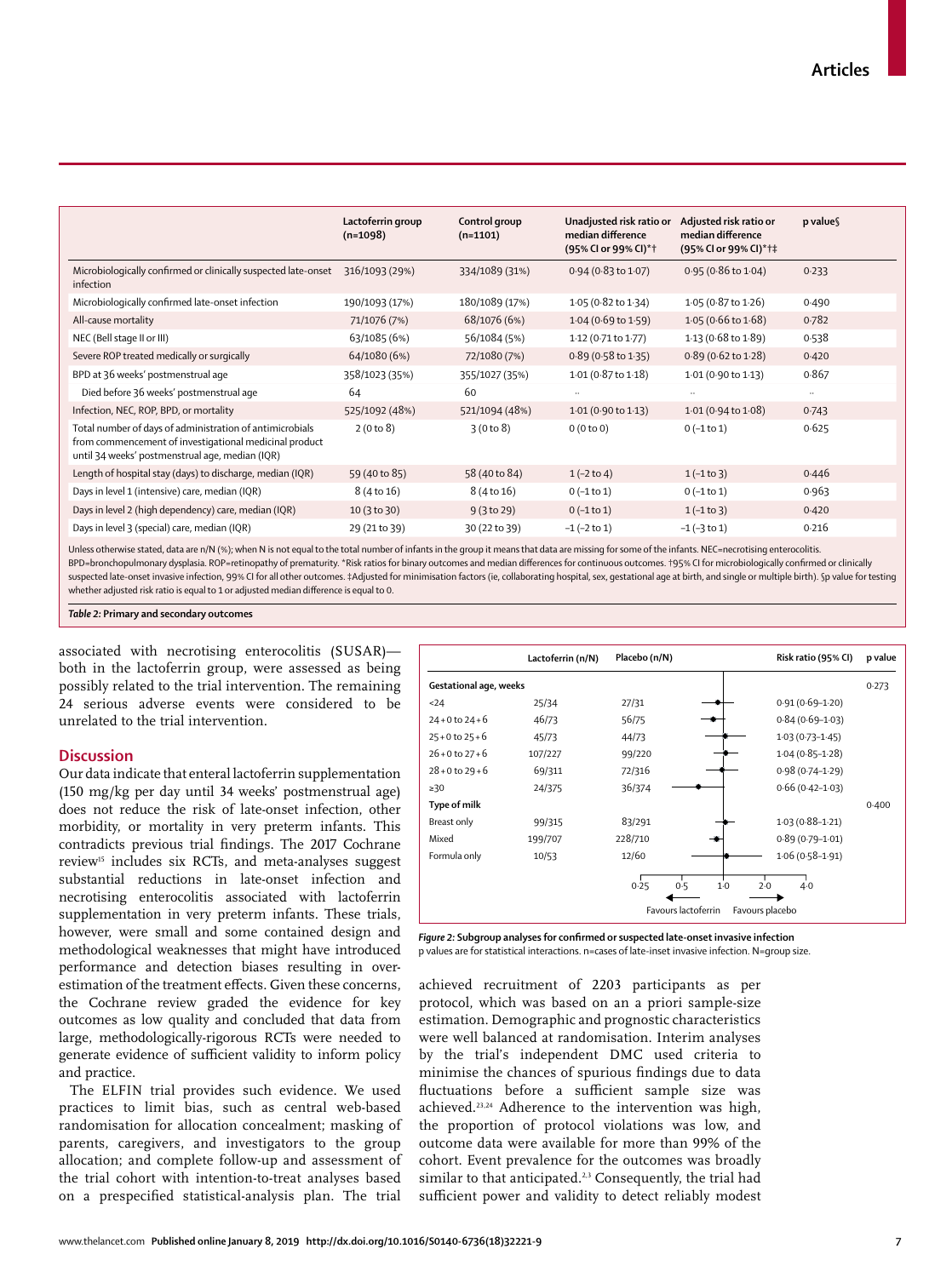|                                                                                                        | Lactoferrin group<br>$(n=1098)$ | Control group<br>$(n=1101)$ |
|--------------------------------------------------------------------------------------------------------|---------------------------------|-----------------------------|
| Microbiologically confirmed late-onset invasive infection from<br>trial entry until hospital discharge | 190/1093 (17.4%)                | 180/1089 (16.5%)            |
| At least one Gram-positive organism confirmed                                                          | 153/1093 (14.0%)                | 147/1089 (13.5%)            |
| At least one CoNS group organism                                                                       | 122/1093 (11.2%)                | 111/1089 (10.2%)            |
| At least one Gram-negative organism confirmed                                                          | 46/1093 (4.2%)                  | 39/1089 (3.6%)              |
| At least one fungal organism confirmed                                                                 | 3/1093(0.3%)                    | $2/1089(0.2\%)$             |
| At least one other organism confirmed                                                                  | 3/1093 (0.3%)                   | $2/1089(0.2\%)$             |
| Any record of probiotics being given                                                                   |                                 |                             |
| Yes                                                                                                    | 99/354 (28.0%)                  | 97/329 (29.5%)              |
| <b>No</b>                                                                                              | 208/728 (28.6%)                 | 227/749 (30.3%)             |

Data for late-onset infection by classification of microorganism are n/N (%); when N is not equal to the total number of infants in the group it means that data are missing for some of the infants. Data for exposure to probiotics are number of infants with microbiologically confirmed or clinically suspected late-onset infection/number of infants who were given (or not) probiotics (%). CoNS=coagulase-negative staphylococcus.

*Table 3:* **Microbiologically confirmed late-onset infection by classification of microorganism (appendix) and microbiologically confirmed or clinically suspected late-onset infection from trial entry until hospital discharge by exposure to probiotics**

yet important effects on the risk of late-onset infection and other morbidity.

The ELFIN trial enrolled more than twice as many infants than had participated in all of the existing trials combined and generated more precise estimates of effect size than were previously available. Our relative risk estimate (0 $.95$ , 95% CI 0 $.86-1.04$ ) for the primary outcome is consistent with a possible risk reduction of up to 14% and an increase in risk of up to 4%. These estimates were consistent across gestational age bands, making it unlikely that bovine lactoferrin has any important benefits for extremely preterm infants (ie, born before 28 weeks' gestation) who have an increased risk of infection. Similarly, although plausible that lactoferrin might have had different effects in infants with low levels of exposure to the immunoprotective factors present in human milk, we did not show any interaction with the type of enteral milk feeds received during the trial period (human milk, formula, or both).

|                            | Age<br>(days)                                                                                                                                                    | <b>Brief description of event</b>                                                                                     | <b>Severity</b> | Related to trial    |  |  |  |
|----------------------------|------------------------------------------------------------------------------------------------------------------------------------------------------------------|-----------------------------------------------------------------------------------------------------------------------|-----------------|---------------------|--|--|--|
| Lactoferrin group (n=1098) |                                                                                                                                                                  |                                                                                                                       |                 |                     |  |  |  |
| $\mathbf{1}$               | 12                                                                                                                                                               | Meconium ileus following one dose of investigational medicinal product; resolved with laparotomy,<br>no bowel removed | Moderate        | No.                 |  |  |  |
| $\overline{2}$             | 30                                                                                                                                                               | Two episodes of clinical seizures, resolved with brief course of anticonvulsant                                       | Moderate        | No                  |  |  |  |
| 3                          | 59                                                                                                                                                               | Cluster of seizures, probably related to severe Gram-negative bacteraemia and sepsis (ultimately fatal)               | Severe          | No.                 |  |  |  |
| 4                          | 12                                                                                                                                                               | Episode of supraventricular tachycardia, resolved with adenosine and propranolol                                      | Mild            | No                  |  |  |  |
| 5                          | 49                                                                                                                                                               | Metabolic acidosis (likely renal tubular acidosis), resolved with sodium bicarbonate                                  | Severe          | No.                 |  |  |  |
| 6                          | 20                                                                                                                                                               | Episode of supraventricular tachycardia, resolved with face cooling                                                   | Mild            | No                  |  |  |  |
| 7                          | 19                                                                                                                                                               | Suspected necrotising enterocolitis                                                                                   | Moderate        | No                  |  |  |  |
| 8                          | 18                                                                                                                                                               | Cluster of clinical seizures, resolved with magnesium sulphate and course of phenobarbitone                           | Mild            | No.                 |  |  |  |
| 9                          | 81                                                                                                                                                               | Infective exacerbation of chronic lung disease, resolved with antibiotics and corticosteroids                         | Severe          | No.                 |  |  |  |
| 10                         | 17                                                                                                                                                               | Large inferior vena cava thrombus                                                                                     | Moderate        | No                  |  |  |  |
| 11                         | 68                                                                                                                                                               | Acute airway obstruction, resolved with respiratory support                                                           | Severe          | No.                 |  |  |  |
| 12                         | 44                                                                                                                                                               | Aspiration pneumonitis resolved with respiratory support                                                              | Severe          | No                  |  |  |  |
| 13                         | 21                                                                                                                                                               | Blood in stool, unknown cause, resolved spontaneously                                                                 | Moderate        | Possibly (expected) |  |  |  |
| 14                         | 19                                                                                                                                                               | Haemolytic anaemia, unknown cause, resolved spontaneously                                                             | Mild            | No                  |  |  |  |
| 15                         | 10                                                                                                                                                               | Death following intestinal perforation secondary to necrotising enterocolitis                                         | Severe          | Possibly (SUSAR)    |  |  |  |
| 16                         | 27                                                                                                                                                               | Death attributed to Gram-negative bacteraemia                                                                         | Severe          | No                  |  |  |  |
|                            | Control group (n=1101)                                                                                                                                           |                                                                                                                       |                 |                     |  |  |  |
| $\mathbf{1}$               | 61                                                                                                                                                               | Rib fracture secondary to osteopenia of prematurity, resolved with supportive care and nutrient<br>supplementation    | Moderate        | <b>No</b>           |  |  |  |
| $\overline{2}$             | 50                                                                                                                                                               | Superior sagittal sinus non-occlusive thrombus, resolved with heparin (6 weeks of treatment)                          | Moderate        | No                  |  |  |  |
| 3                          | 48                                                                                                                                                               | Hyperammonaemia, unknown cause, resolved with course of sodium benzoate                                               | Moderate        | No                  |  |  |  |
| 4                          | 36                                                                                                                                                               | Death attributed to infection and sepsis                                                                              | Severe          | No                  |  |  |  |
| 5                          | 24                                                                                                                                                               | Episode of tachycardia and ectopic beats, resolved with face cooling and reduction in caffeine dose                   | Mild            | No                  |  |  |  |
| 6                          | 37                                                                                                                                                               | Death secondary to exacerbation of chronic lung disease (severe bronchopulmonary dysplasia)                           | Severe          | No                  |  |  |  |
| $\overline{7}$             | 26                                                                                                                                                               | Death attributed to severe bronchopulmonary dysplasia                                                                 | Severe          | No                  |  |  |  |
| 8                          | 57                                                                                                                                                               | S aureus bacteraemia and osteomyelitis, resolved with antibiotics                                                     | Moderate        | No                  |  |  |  |
| 9                          | 22                                                                                                                                                               | Episode of supraventricular tachycardia, resolved with adenosine                                                      | Moderate        | No                  |  |  |  |
| 10                         | 6                                                                                                                                                                | Episode of supraventricular tachycardia, resolved with carotid massage and adenosine                                  | Mild            | No                  |  |  |  |
|                            | Each event affected one infant. SUSAR=suspected unexpected serious adverse reactions.<br>Table 4: List of serious adverse events reported by randomisation group |                                                                                                                       |                 |                     |  |  |  |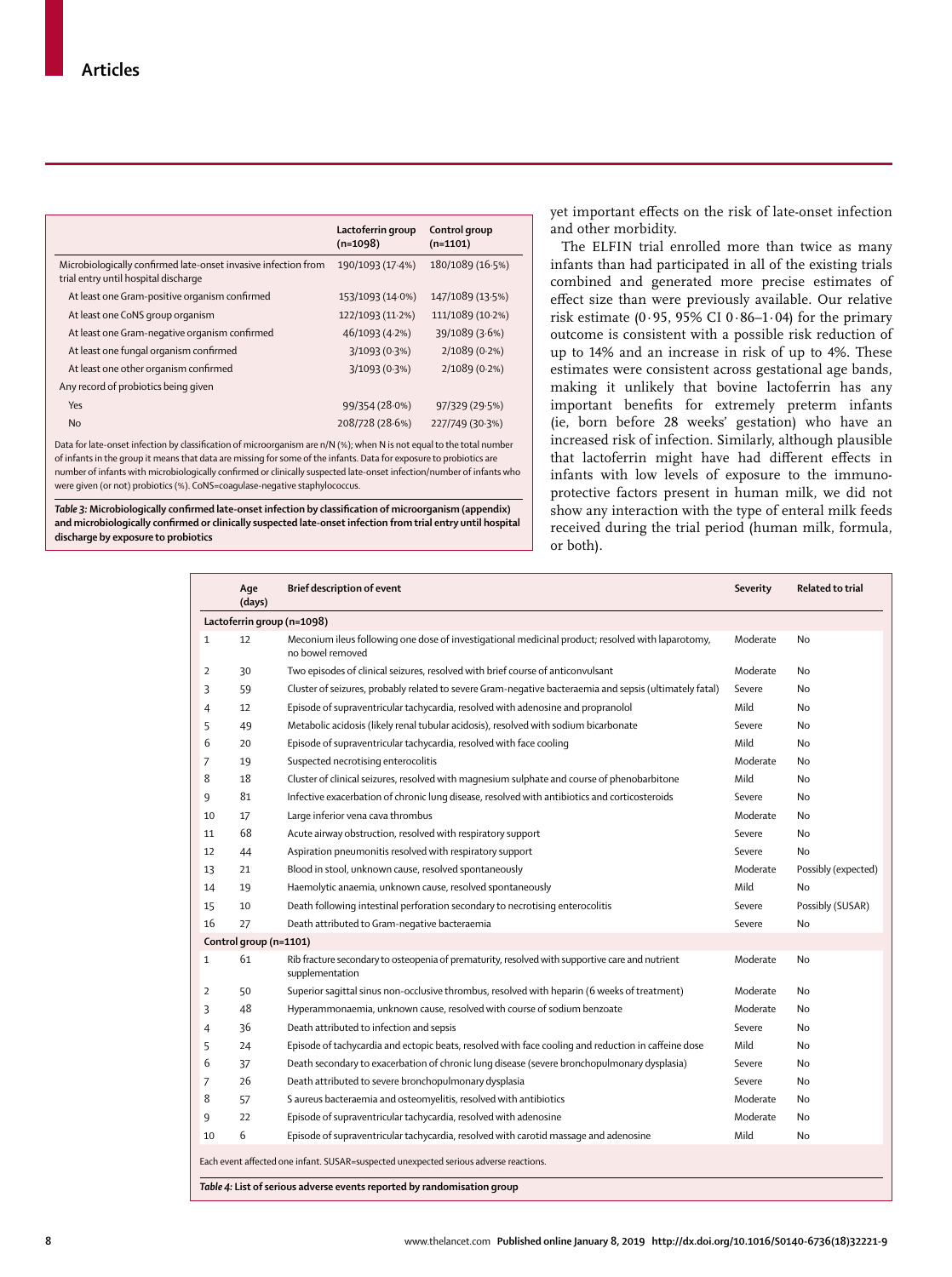The largest previous trial<sup>26</sup> of enteral lactoferrin supplementation, in which 331 very low-birthweight infants in a neonatal unit in Italy participated, showed a relative risk reduction of 66% (risk ratio 0·34, 95% CI 0·17–0·70) for late-onset infection. The participants and the intervention were broadly similar to the ELFIN trial, as were enteral-feeding practices, including receipt of human breast milk versus formula. However, key differences in the epidemiology of late-onset infection, as well as in infection-prevention practices and exposure to other interventions, might have contributed to the difference in effects size estimates shown in the two trials. Notably, the prevalence of invasive fungal infection was very high in the Italian trial (7·7% of the control group) and a substantial proportion of the overall effect on reducing late-onset invasive infection was due to the effect on preventing invasive fungal infection. By contrast, the overall prevalence of late-onset fungal infection was low in the ELFIN trial (five episodes in total), consistent with that reported in UK surveillance studies.<sup>2</sup>

A limitation of our study was that pre-specified primary outcome included both clinically suspected and microbiologically confirmed late-onset infection. We took this pragmatic approach because of concerns about the diagnostic accuracy of microbiological culture of blood in this population.<sup>25</sup> Standard microbiological culture might not detect cases of bacteraemia or fungaemia if an insufficient volume of the infant's blood is incubated (ie, false-negative result). Conversely, microbiological cultures can also generate false-positive results if blood sampling techniques allow entry of contaminating microorganisms (typically from the infant's skin). To mitigate these potential sources of bias, we used an established consensus case definition that required additional evidence of infection (clinical signs or biomarkers) and mandated that clinicians indicate an intention to treat the infant with antibiotics or antifungals for at least 5 days.<sup>2</sup>

Given that a postulated mechanism of action of lactoferrin is to reduce bowel translocation of enteric pathogens, we assessed post-hoc whether invasive infections with particular groups of enteric organisms were reduced. We did not find any evidence that lactoferrin supplementation affected the risk of late-onset infection with different groups of infecting microorganism including Gram-negative bacteria (mainly *Escherichia coli* and other enterobacteriaceae).

In a post-hoc subgroup analysis of infants who had or had not received routine probiotic supplementation during the trial period, we did not show any difference in the effect of lactoferrin on the risk of late-onset infection. A previous trial<sup>26</sup> and the 2017 Cochrane review<sup>15</sup> have suggested that combining supplementation of lactoferrin with the probiotic microorganism *Lactobacillus rhamnosus* GG was associated with a greater reduction in the risk of late-onset infection and necrotising enterocolitis than was lactoferrin supplementation alone. This raises the possibility that the immunoprotective and prebiotic properties of lactoferrin might act synergistically with probiotic supplementation.<sup>27</sup> Although the ELFIN trial did not show any evidence of differential effects depending upon whether infants had received probiotics during the trial period, the data are not sufficient to exclude the possibility that such prebiotic–probiotic synergism exists. A 2017 large cluster RCT<sup>28</sup> in India has suggested that prophylactic administration of an oral synbiotic (prebiotic fructo-oligosaccharide combined with probiotic *Lactobacillus plantarum*) reduces infection and mortality in late-preterm or term newborn infants. We are doing a mechanistic study<sup> $27$ </sup> in a subgroup of ELFIN trial participants to analyse whether and how lactoferrin supplementation affects the intestinal microbiome and metabolite profile. The study, which is ongoing, will explore changes in microbiomic and metabolomic patterns preceding disease onset, including necrotising enterocolitis and late-onset infection.

Estimates for the secondary outcomes indicated consistently that lactoferrin supplementation does not have important effects on the risk of major morbidities. We prespecified an analysis of the effect on a composite of infection, necrotising enterocolitis, bronchopulmonary dysplasia, retinopathy of prematurity, or death. The adjusted risk ratio point estimate was 1·01 (95% CI 0·94–1·08), which is consistent with a possible risk reduction of up to 6% and a possible increase in risk of up to 8%. We plan to increase the precision of the estimates of effect on rare secondary outcomes by combining these data in a meta-analysis with other trials, including a recently completed Australasian RCT of bovinelactoferrin supplementation for very low-birthweight infants (Lactoferrin Infant Feeding Trial; unpublished).

Since late-onset infection and necrotising enterocolitis are the major reasons for receipt of invasive interventions and high levels of care in very preterm infants, it is not surprising that we did not find any effects on the degree of exposure to antimicrobial drugs, on the duration of hospitalisation, or on stay in intensive or highdependency care settings. Given that the ELFIN trial did not show any differences between groups in the risk of morbidity or on levels of care received, we did not undertake further analyses of health-care costs as had been proposed in our approved funding application and trial protocol. We did not do a within-trial health economic analysis or use these data in a model to explore long-term family and health-service costs since these are mainly driven by the consequences of infection and other morbidity during the initial hospitalisation. Without evidence of clinical effectiveness on these infantimportant outcomes, we considered a cost-effectiveness analysis of lactoferrin supplementation to be futile.<sup>29</sup>

We do not plan to apply for permission and funding to assess longer-term outcomes of trial participants. We specified in our protocol that if the trial did not detect significant or clinically important differences in the

For the **Lactoferrin Infant Feeding Trial** see www.anzctr. org.au/ACTRN12611000247976. aspx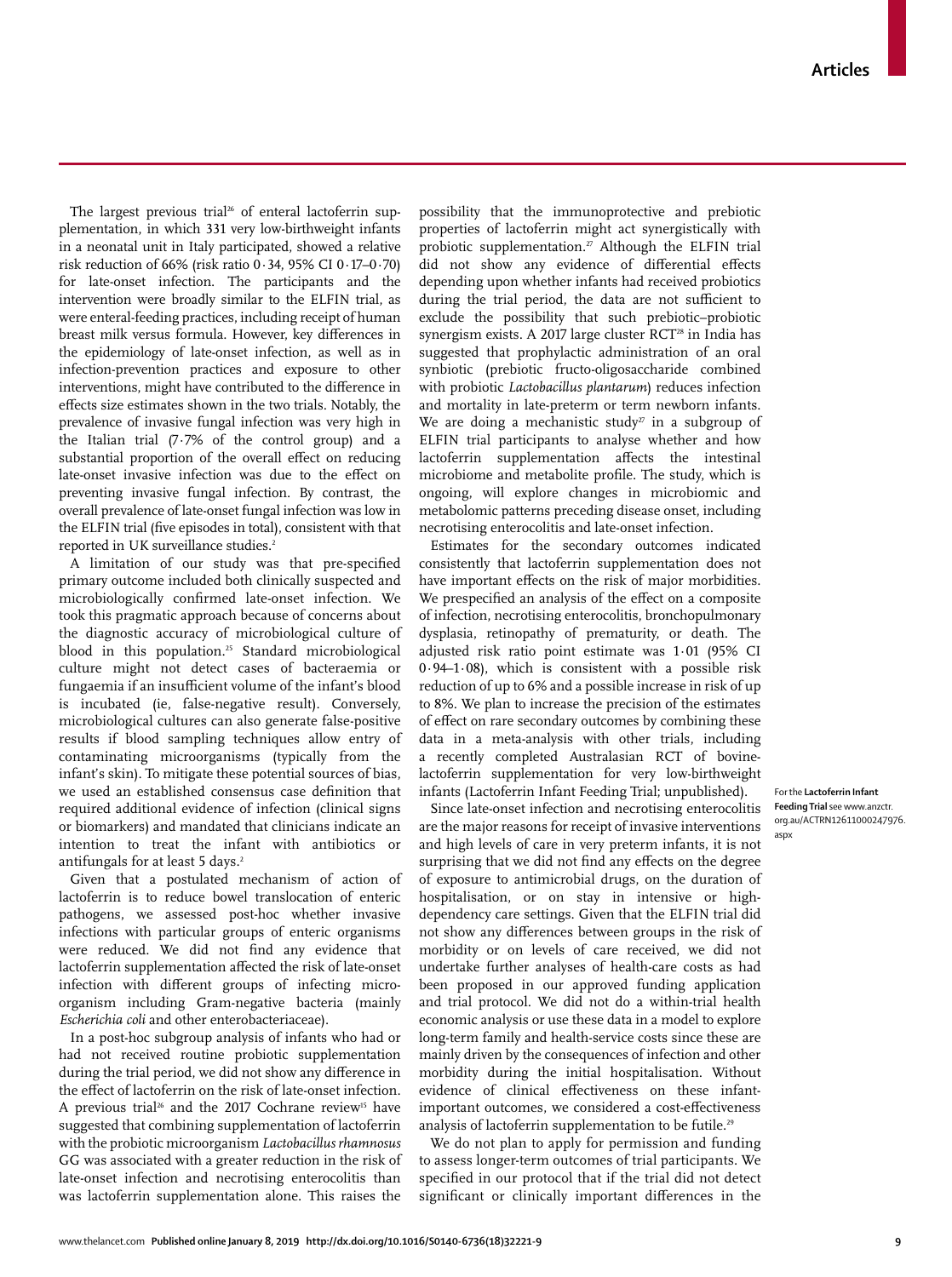in-hospital outcomes, then follow-up would not be done since any between-group differences in growth and neurodevelopmental outcomes are predicated largely on differences in the prevalence of late-onset infections, necrotising enterocolitis, and associated morbidities.<sup>4</sup> Since these were not shown, there is no longer an impelling rationale for expecting lactoferrin supplementation to have an effect on long-term growth or development.

The ELFIN trial findings are likely to be applicable in the UK and internationally. The trial population was representative of very preterm infants cared for within health-care facilities in well resourced health services and included a substantial proportion of extremely preterm infants and of infants with other putative risk factors for neonatal morbidity. Overall, about 30% of participants acquired a microbiologically confirmed or clinically suspected late-onset infection, and about 17% in total had a microbiologically confirmed infection, consistent with prevalence values reported from cohort studies and other RCTs. Similarly, the prevalence of necrotising enterocolitis (about 5%) was similar to that reported in large, population-based surveillance and cohort studies and RCT<sub>s.30</sub>

For more on **Bliss** see https://www.bliss.org.uk/

> In conclusion, the ELFIN trial does not support the routine use of enteral bovine lactoferrin supplementation to prevent late-onset infection or other morbidity or mortality in very preterm infants. Research efforts should continue to investigate the aetiology, epidemiology, and pathogenesis of late-onset infection and related morbidities, and to develop, refine, and assess other interventions that could prevent or reduce adverse acute and long-term consequences for very preterm infants and their families.

#### **ELFIN trial investigators group**

*Trial investigators*—James Griffiths, Paula Jenkins, Monika Vargova, Ursula Bowler, Edmund Juszczak, Andrew King, Louise Linsell, David Murray, Christopher Partlett (National Perinatal Epidemiology Unit, University of Oxford, Oxford, UK), Mehali Patel (Bliss, Chapter House, London, UK), Janet Berrington, Nicholas Embleton (Newcastle Neonatal Service, Royal Victoria Infirmary, Newcastle upon Tyne, UK), Jon Dorling (Queen's Medical Centre, Nottingham, UK), Paul Heath (St George's, University of London, London, UK), Sam Oddie (Bradford Institute for Health Research, Bradford, UK), William McGuire (Centre for Reviews and Dissemination, University of York, York, UK) *Trial Collaborators*—Sean Ainsworth, David Bartle, Dushyant Batra, Elaine Boyle, Paul Clarke, Stanley Craig, Sarah Ellis, Shalabh Garg, Ruppa Geethanath, David Gibson, Girish Gowda, Richa Gupta, Gemma Holder, Sundaram Janakiraman, Kathryn Johnson, Mark Johnson, Nigel Kennea, Yadlapalli Kumar, Mary Ledwidge, Helen Mactier, C M Manjunatha, Jean Matthes, Pamela Ohadike, Colin Peters, Elizabeth Pilling, David Quine, Peter Reynolds, Charles Roehr, Tim Scorrer, Imogen Story, Rima Vaikute, Vimal Vasu, Helen Yates. *Trial steering committee*—Richard Cooke, Fan Hutchison, Andrew Ewer, Jennifer Hellier, Alison Baum, Paul Mannix. *Data monitoring committee*—Henry Halliday, Nim Subhedar, Michael Millar, Mike Bradburn.

#### **Contributors**

JG is the trial manager; PJ the trial research nurse; MV the administrator and data coordinator; UB the senior trials manager; EJ the NPEU Clinical Trial Unit director; AK the head of trials programming; DM the senior trials programmer; MP the infants and parents advocate;

WMcG the chief investigator; PH a co-investigator and chair of the blinded-endpoint review committee; LL and CP are the trial statisticians; JB, JD, NE, and SO are coinvestigators. JB, NE, PH, EJ, LL, WMcG, and SO designed the study. JG, PJ, MV, UB, AK, LL, DM, PH, and WMcG collected and managed the data. LL, CP, EJ, WMcG, and PH analysed the data. JB, NE, MP, PH, EJ, WMcG, and SO interpreted the data. JG, EJ, LL, CP, and WMcG wrote the Article. All authors approved the final draft of the manuscript.

#### **Declaration of interests**

EJ and JD are members of the National Institute for Health Research— Health Technology Assessment (NIHR HTA) General Board; WMcG is a member of the NIHR HTA Commissioning Board and the HTA Journals Library editorial board. PH, WMcG, EJ, LL report receipt of funding from NIHR, outside the submitted work. NE reports grants from Prolacta Biosciences US and Danone Early Life Nutrition, personal fees from Nestle Nutrition Institute, and personal fees from Baxter, outside the submitted work. All other authors have nothing to declare.

#### **Acknowledgments**

The ELFIN trial was funded by the National Institute for Health Research—Health Technology Assessment Programme (10/57/49). We thank all the parents of participating infants and all staff and carers in recruiting and continuing care sites. We thank the members of the independent Data Monitoring Committee and Trial Steering Committee; the Newcastle Specials Pharmacy team; Bliss; Tatua Dairy Co-operative, New Zealand; and the administrative and support colleagues at the NPEU CTU.

#### **References**

- 1 Duley L, Uhm S, Oliver S. Preterm Birth Priority Setting Partnership Steering Group. Top 15 UK research priorities for preterm birth. *Lancet* 2014; **383:** 2041–42.
- 2 Cailes B, Kortsalioudaki C, Buttery J, et al. Epidemiology of UK neonatal infections: the neonIN infection surveillance network*. Arch Dis Child Fetal Neonatal Ed* 2017; **103:** F547–53.
- 3 Shane AL, Sánchez PJ, Stoll BJ. Neonatal sepsis. *Lancet* 2017; **390:** 1770–80.
- Bassler D, Stoll BJ, Schmidt B, et al. Using a count of neonatal morbidities to predict poor outcome in extremely low birth weight infants: added role of neonatal infection. *Pediatrics* 2009; **123:** 313–18.
- 5 Payne NR, Carpenter JH, Badger GJ, Horbar JD, Rogowski J. Marginal increase in cost and excess length of stay associated with nosocomial bloodstream infections in surviving very low birth weight infants. *Pediatrics* 2004; **114:** 348–55.
- Embleton ND, Berrington JE, McGuire W, Stewart CJ, Cummings SP. Lactoferrin: antimicrobial activity and therapeutic potential. *Semin Fetal Neonatal Med* 2013; **18:** 143–49.
- Legrand D. Overview of lactoferrin as a natural immune modulator. *J Pediatr* 2016; **173:** S10–15.
- Raghuveer TS, McGuire EM, Martin SM, et al. Lactoferrin in the preterm infants' diet attenuates iron-induced oxidation products. *Pediatr Res* 2002; **52:** 964–72.
- 9 Cuenca AG, Wynn JL, Moldawer LL, Levy O. Role of innate immunity in neonatal infection. *Am J Perinatol* 2013; **30:** 105–12.
- Lingappan K, Arunachalam A, Pammi M. Lactoferrin and the newborn: current perspectives. *Expert Rev Anti Infect Ther* 2013; **11:** 695–707.
- 11 Vorland LH, Ulvatne H, Andersen J, et al. Lactoferricin of bovine origin is more active than lactoferricins of human, murine and caprine origin. *Scand J Infect Dis* 1998; **30:** 513–17.
- 12 Office of Food Additive Safety. GRAS notification. Food and Drug Administration. https://www.accessdata.fda.gov/scripts/fdcc/index. cfm?set=GRASNotices&id=669 (accessed June 23, 2018).
- 13 Appel MJ, van Veen HA, Vietsch H, et al. Sub-chronic (13-week) oral toxicity study in rats with recombinant human lactoferrin produced in the milk of transgenic cows. *Food Chem Toxicol* 2006; **44:** 964–73.
- 14 EFSA Panel on Dietetic Products, Nutrition and Allergies. Scientific Opinion on bovine lactoferrin. *EFSA J* 2012; **10:** 2701.
- 15 Pammi M, Suresh G. Enteral lactoferrin supplementation for prevention of sepsis and necrotizing enterocolitis in preterm infants. *Cochrane Database Syst Rev* 2017; **6:** CD007137.